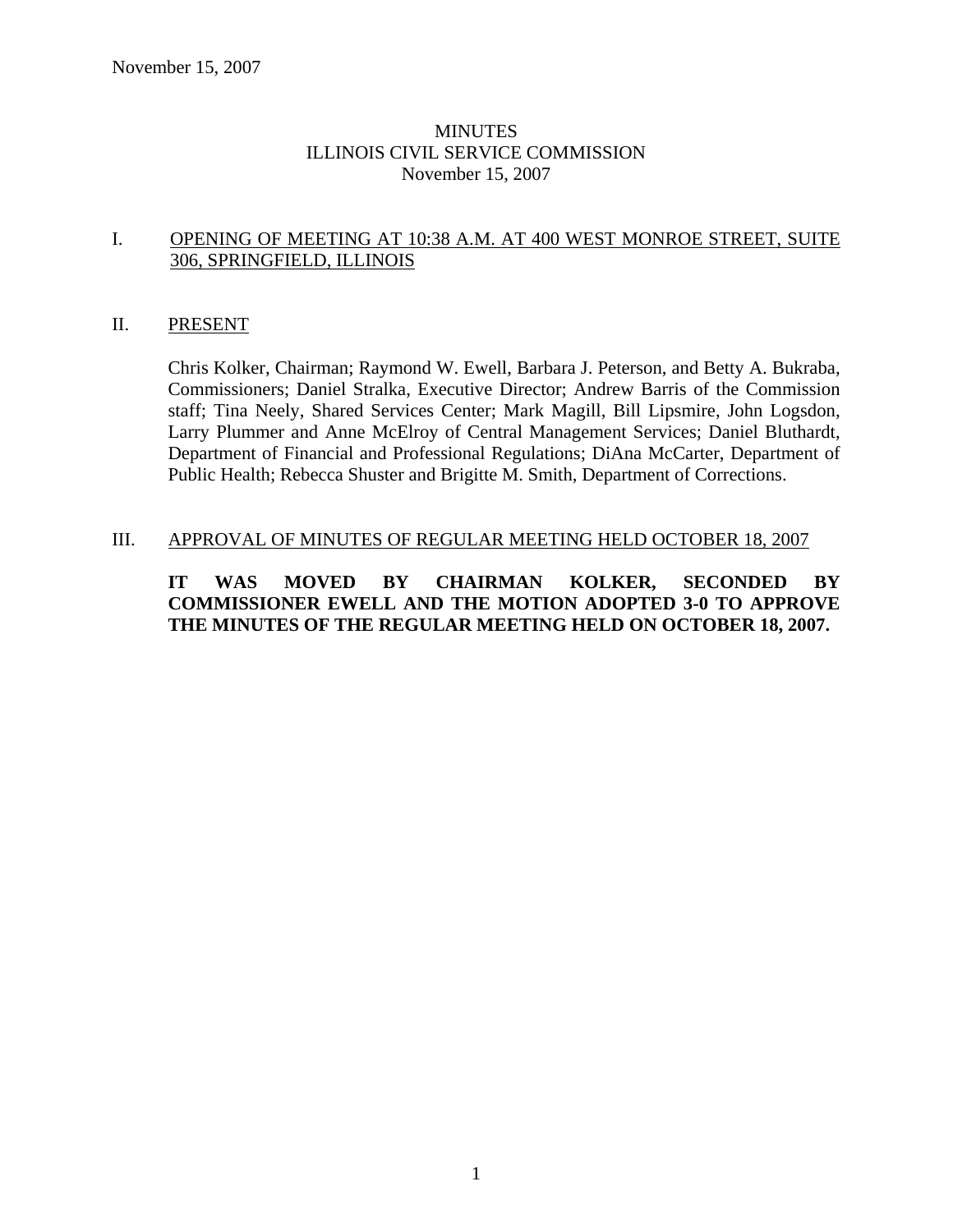#### IV. **EXEMPTIONS UNDER SECTION 4d(3) OF THE PERSONNEL CODE**

# A. Report on Exempt Positions

|                                          | Total     | Number of Exempt |
|------------------------------------------|-----------|------------------|
| <u>Agency</u>                            | Employees | Positions        |
|                                          |           |                  |
|                                          |           |                  |
|                                          |           |                  |
|                                          |           |                  |
|                                          |           |                  |
|                                          |           |                  |
|                                          |           |                  |
|                                          |           |                  |
|                                          |           |                  |
|                                          |           |                  |
|                                          |           |                  |
|                                          |           |                  |
|                                          |           |                  |
|                                          |           |                  |
|                                          |           |                  |
|                                          |           |                  |
| Environmental Protection Agency 1,035 19 |           |                  |
|                                          |           |                  |
|                                          |           |                  |
|                                          |           |                  |
|                                          |           |                  |
|                                          |           |                  |
|                                          |           |                  |
|                                          |           |                  |
|                                          |           |                  |
|                                          |           |                  |
|                                          |           |                  |
|                                          |           |                  |
|                                          |           |                  |
|                                          |           |                  |
|                                          |           |                  |
|                                          |           |                  |
|                                          |           |                  |
|                                          |           |                  |
|                                          |           |                  |
|                                          |           |                  |
|                                          |           |                  |
|                                          |           |                  |
|                                          |           |                  |
|                                          |           |                  |
|                                          |           |                  |
|                                          |           |                  |
|                                          |           |                  |
|                                          |           |                  |
|                                          |           |                  |
|                                          |           |                  |
|                                          |           |                  |
|                                          |           |                  |
|                                          |           |                  |
|                                          |           |                  |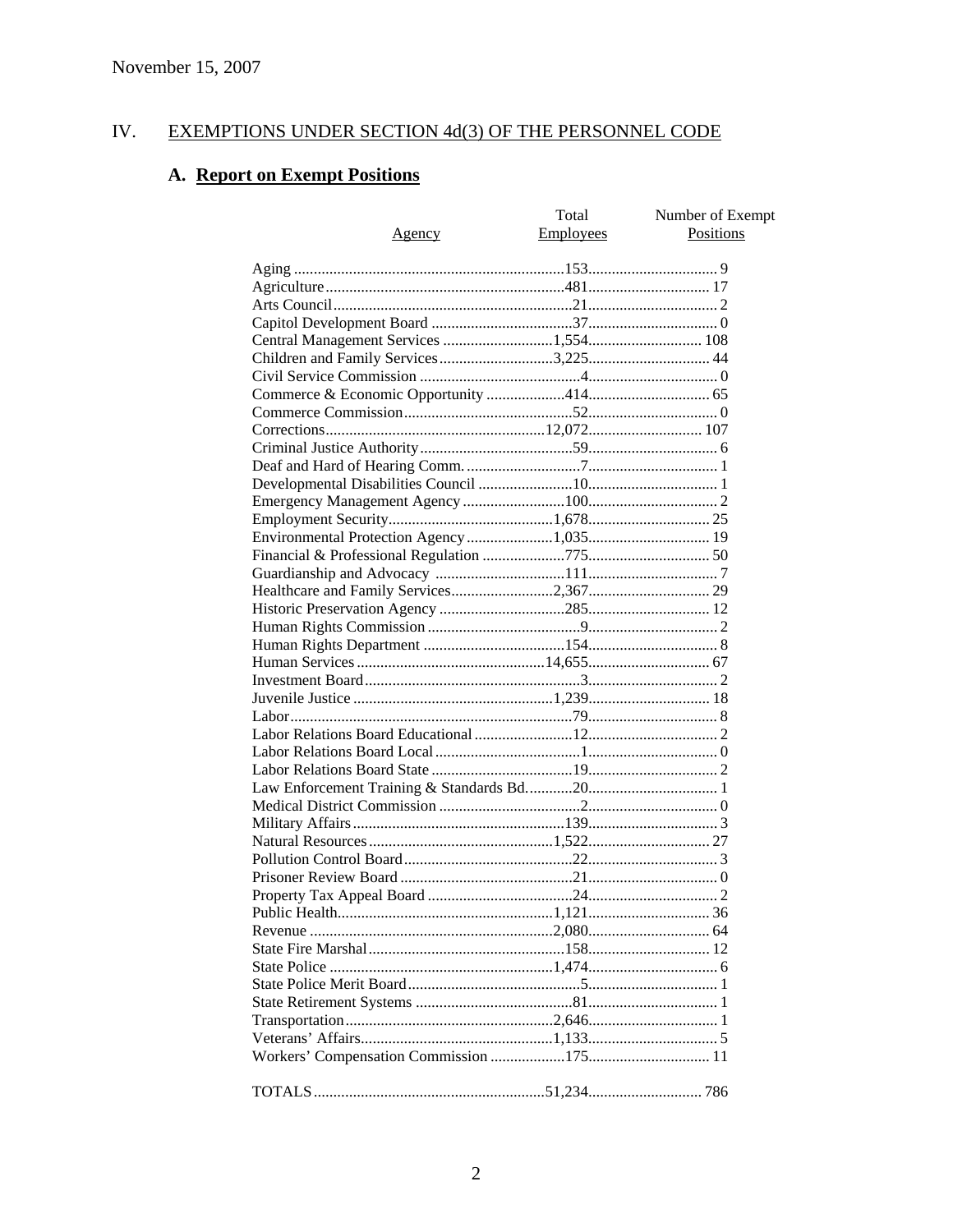### **B. Governing Rule - Jurisdiction B Exemptions**

- a) Before a position shall qualify for exemption from Jurisdiction B under Section 4d(3) of the Personnel Code, the position shall be directly responsible to:
	- 1. The Governor, or
	- 2. A departmental director or assistant director appointed by the Governor, or
	- 3. A board or commission appointed by the Governor, or
	- 4. The head of an agency created by Executive Order, or the director or assistant director of an agency carrying out statutory powers, whose offices are created by the Governor subject to legislative veto under Article V, Section 11, of the Constitution of 1970, which agency head, director, or assistant director may themselves be subject to exemption under Section 4d(3), or
	- 5. In an agency having a statutory assistant director, a deputy director exercising full line authority under the director for all operating entities of the agency, provided the statutory role of assistant director is vacant or is assigned clearly distinct and separate duties from the deputy director and as a colleague to him, or
	- 6. A line position organizationally located between the director and/or assistant director and a subordinate statutorily exempt position(s), provided the position proposed for exemption has line authority over the statutory exempt position(s), or
	- 7. The elected head of an independent agency in the executive, legislative, or judicial branch of government.
- b) If a position meets the above criterion, it must, in addition, be responsible for one or more of the following before it shall be approved as exempt:
	- 1. Directs programs defined by statute and/or departmental, board, or commission policy or possess significant authority when acting in the capacity of a director of programs to bind the agency.
	- 2. Makes decisions in exercising principal responsibility for the determination or execution of policy which fix objectives or state the principles to control action toward operating objectives of one or more divisions, such decisions being subject to review or reversal only by the director, assistant director, board or commission.
	- 3. Participates in the planning and programming of departmental, board, or commission activities, integrating the plans and projections of related divisions, and the scheduling of projected work programs of those agencies.

\* \* \*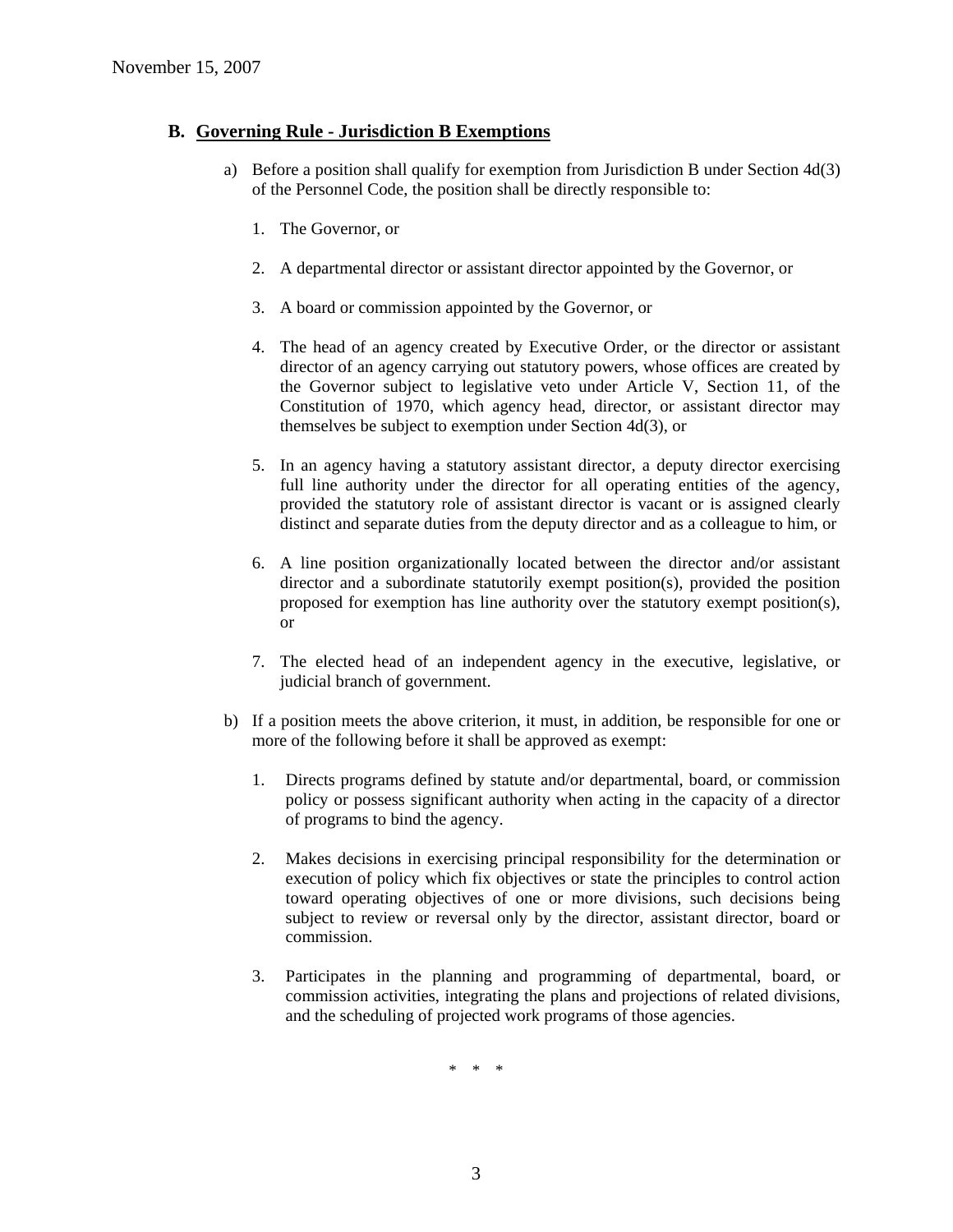# **C. Requests for 4d(3) Exemption**

- With regard to Items C1, C2, and D, Executive Director Daniel Stralka indicated that these matters were continued from last month since there were questions about this request which the agency was unable to respond to prior to the meeting and requested a face-to-face meeting to address. As the meeting had yet to be scheduled, Staff recommended continuing these requests.
- With regard to Items E1 and E2, Executive Director Daniel Stralka represented that these are the Shared Services Center Assistant Chief Financial Officer positions for Functional and Strategic Processes for the Administrative and Regulatory Shared Services Center. With regard to these positions, they will be reporting to the Chief Financial Officer for the Shared Services Center, a position that reports to the Shared Services Center Director. To meet the reporting requirement, this is similar in an agency to a Deputy Director who is the equivalent of a statutory Assistant Director. This also requires the Shared Services Center Director to be treated as the equivalent of an agency director. These Chief Financial Officers were previously granted 4d(3) exempt status and are the principal policy developers with regard to all aspects of fiscal management in the Shared Services Center. The submitted positions will have principal administrative responsibility for the way in which the following fiscal functions are carried out in and for the benefit of the subordinate agencies:

Strategic Processes: General Accounting, Financial Reporting, Locally Held Funds, Fixed Asset Reporting and Grant Reporting.

Functional Processes: Accounts Receivable and Accounts Payable.

Budget and Procurement are not included in the fiscal processes being assumed by the Shared Services Centers.

The model being proposed and first presented to this Commission at its June meeting this year cited examples of inefficient operation of State government due to the inability of various subordinate agency fiscal systems that would be under the jurisdiction of these positions to uniformly and efficiently share fiscal information. These positions have the principal programmatic responsibility to carry out the development and implementation of compatible fiscal management/accounting/reporting systems to remedy these inefficiencies. This is just a summarized version of the programmatic goal as more fully set forth in Executive Order 2006-06.

Similar to its counterparts in Human Resources, it is anticipated that there will be some principal policy overlap between these positions and the functions that will be carried out by remaining subordinate agency fiscal positions as the implementation progresses. As the implementation continues, it will become clearer where the principal administrative responsibility for the way in which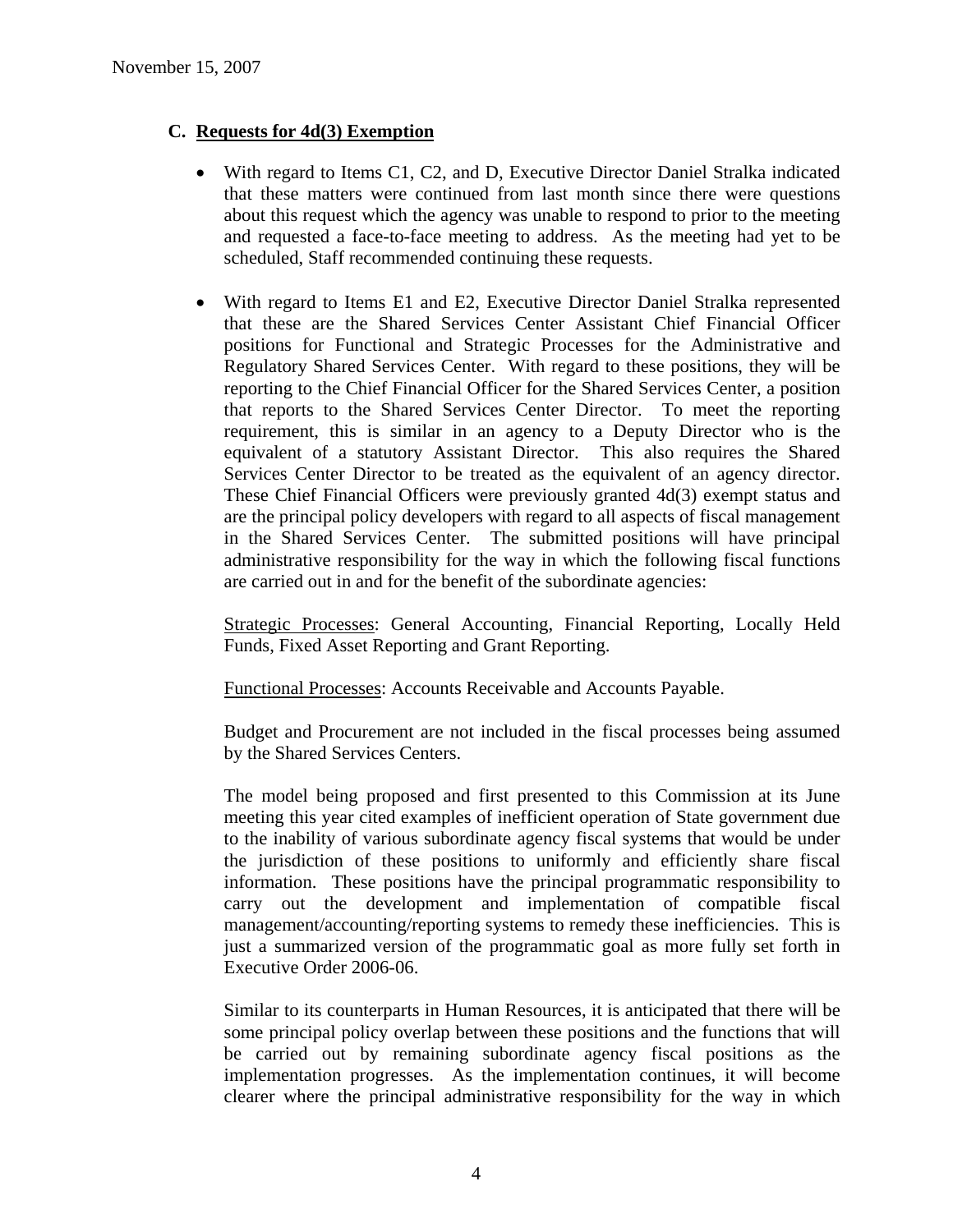these fiscal functions are carried out truly sits. Approving these requests acknowledges that for at least during this implementation period, positions with overlapping principal policy responsibilities may coexist to support the smooth transition to the Shared Services model. However, the Commission as well as Central Management Services, the Shared Services Centers, and subordinate agencies must be conscious of their responsibilities to minimize this overlap both in time and subject matter and to either abolish or clarify positions as warranted by future circumstances.

Having reviewed these requests and spent a significant amount of time considering the interaction between the Shared Services Center and its subordinate agencies in developing and carrying out these fiscal functions, Executive Director Daniel Stralka noted that it does not appear that any agency fiscal liaison request – similar to any human resources liaison request – would qualify for principal policy exemption at this time.

It was noted that the Personnel Code provides that the Commission is to use its judgment when determining whether to grant principal policy exemptions to any agency request. The Director of Central Management Services has indicated that she recommends approval of these requests. This is a highly unique situation and even though these requests do not meet a strict interpretation of the Commission's rules for exemption, the Commission must make a judgment call with regard to these requests as it has done many times in the past and did so favorably for the Human Resources counterparts this past September. In light of the past presentation before the Commission, information provided to the Commission over the past 15 months regarding this initiative, and the Commission's past actions addressing Shared Services Center exemption requests, it was the staff recommendation to approve these requests. Tina Neely, Transition Manager, was present on behalf of the Shared Services Center to answer any questions the Commissioners may have. Chairman Kolker reaffirmed that the Commissioners have been provided a great deal of information regarding the Shared Services Center from their presentations.

- With regard to Item F, Executive Director Daniel Stralka stated that this is the Associate Director for Psychiatric Services position at Department of Children & Family Services. This position reports to the Director and has principal programmatic responsibility for the provision of psychiatric services to wards and families served by Department of Children & Family Services. These services had previously been provided by contractual personnel, but the Director has created this position and made his request as part of an initiative to put a greater priority on addressing child psychiatry issues. For these reasons, Staff recommended approval.
- With regard to Item G, Executive Director Daniel Stralka indicated that this request is for exemption for a "high level staff assistant" to the Chief Legal Counsel and the Chief of Labor Relations. Staff recommended denying this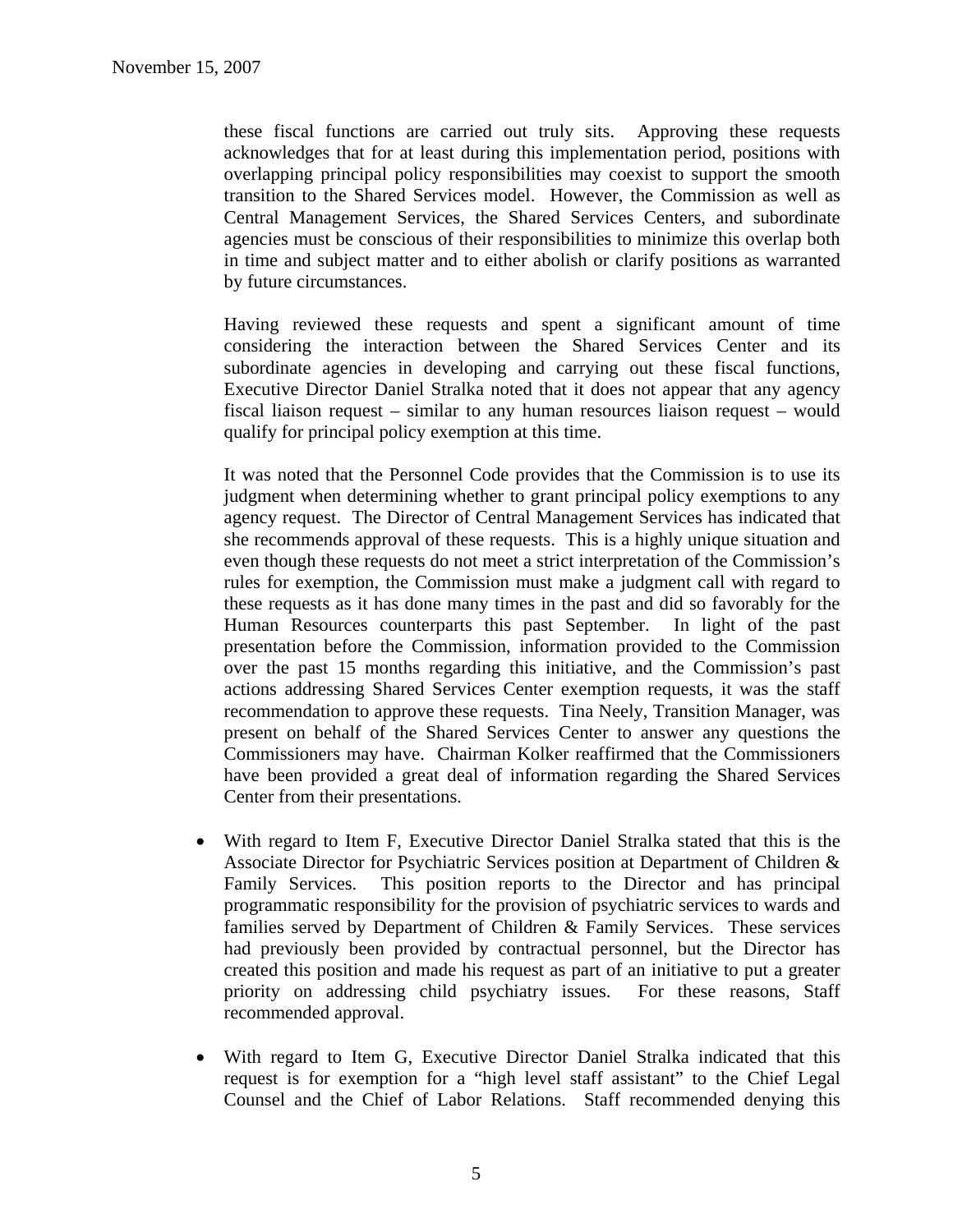request. Initially, it was noted that while the Commission has acted favorably on requests for somewhat similar positions in larger agencies when they serve the Director of the agency, it has not done so for positions that are responsible for specific programs within the agency. This position description references responsibilities that indicate the position may have input in the development of program policy decisions, but it does not come close to having the sort of independent decision-making responsibilities that could justify principal policy exemption. Rebecca Shuster, Personnel Manager for Department of Corrections, responded on behalf of the request. She indicated that this position will have significant authority to bind the agency in the resolution of grievances, a program that has seen an increase in activity at the agency.

In response to a question from Chairman Kolker about the discretionary policy functions of the position, Shuster restated the grievance resolution responsibilities and also noted it has some legislative liaison responsibilities. In response to a question from Commissioner Peterson, Executive Director Daniel Stralka reiterated the Staff recommendation to deny this request. After noting that the denial of this request does not prevent the agency from filling the position under the Merit and Fitness provisions of the Personnel Code, he noted for the Commissioners the language in the position description that is inconsistent with principal policy responsibilities. He indicated that the resolution of grievances has not traditionally been a function that has supported principal policy exemption since grievances get resolved all the way down to the line manager level. Finally, he stated that granting this request for principal policy exemption for a "high level staff assistant" to a Deputy Director who is the equivalent of a statutory assistant director may open the door for the similar assistant requests from the hundreds of similarly situated positions in the State agencies.

Anne McElroy, Deputy Director-CMS Personnel, spoke on behalf of the request by outlining managerial control hardships that are the consequence of the creation of bargaining units from what were previously managerial positions and other strictures in the Personnel Code. She referenced generally how the granting of exemptions for positions such as this can assist agencies to efficiently operate and further their programmatic goals. Chairman Kolker suggested that this matter be continued to allow additional time for the agency and Commission staff to resolve the differences that aired during this discussion.

• With regard to Item H1, Executive Director Daniel Stralka indicated that this request is for exemption for a "high level staff assistant" to the Chief of Intergovernmental Relations, essentially another legislative liaison. Counting the Chief of Intergovernmental Relations, Department of Corrections currently has five legislative liaisons. Department of Corrections did not provide a reason why it needed to increase the number of legislative liaisons. In addition, Department of Corrections did not respond until late last night to Staff questions and its response raised other issues about the viability of this request. One of these is that the granting of this request would alter the organizational structure of the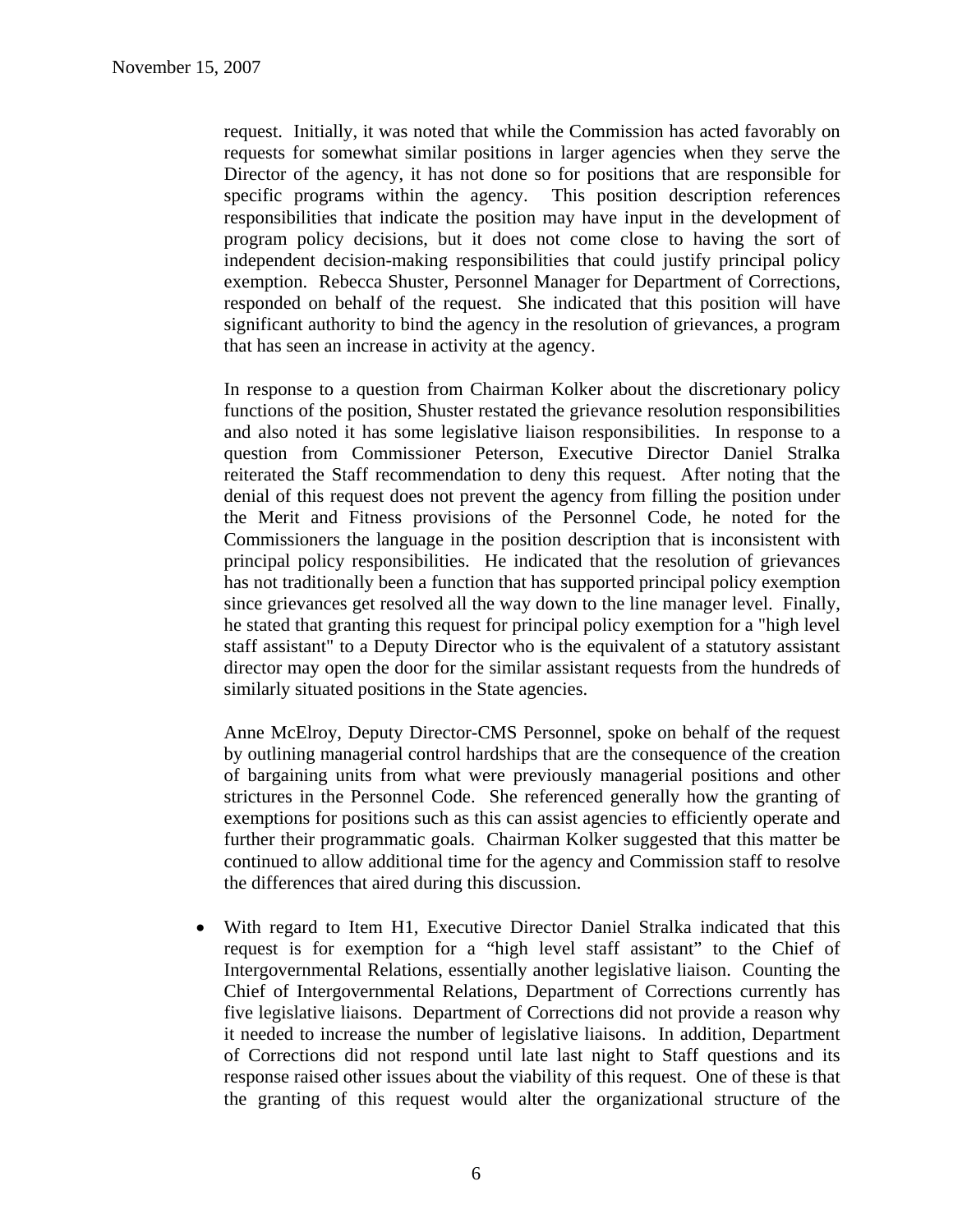department by having four current legislative liaisons report to this position. That would make the four current legislative liaisons three levels removed from the Director. These issues could not be resolved in such a short period of time and for that reason, Staff recommended continuing this request.

- With regard to Items H2 and H3, Executive Director Daniel Stralka stated that these requests are for two additional Parole Division Regional Supervisors in Department of Corrections. They report to the Chief of Parole – a position that would be considered the equivalent of a statutory Assistant Director – who in turn reports to the Director. The Commission approved exemption for companion positions back in July 2004. Now, due to the growth of the Parole Division, the agency is adding Regional Supervisors so that there will be a total of four responsible for all parole activities in the five regions of the state. As the position descriptions are essentially unchanged from July 2004 and reflect that these positions continue to have principal programmatic responsibility for implementing all parole programs in their assigned geographic regions, Staff recommended approval of these requests.
- With regard to Item I, Executive Director Daniel Stralka reported that this is the Medical Coordinator for Department of Professional Regulation, a position that reports to the Director of Department of Professional Regulation, who in turn reports to the Secretary of Department of Financial and Professional Regulation. This position has principal programmatic responsibility for all aspects of the administration of the Illinois Medical Practice Act which addresses the practice of medicine or any of its branches in Illinois. The Act provides for the creation of a Disciplinary Board and three Medical Coordinator positions, each of which shall serve at the will of the Disciplinary Board. This is one of those three positions, the Chief Medical Coordinator. For these reasons, Staff recommended approval of this request. Daniel Bluthart, Director of Department of Professional Regulation, was present and provided the Commissioners with additional information on the importance of the administration of this position's programmatic responsibilities relative to the overall mission of the Department of Professional Regulation.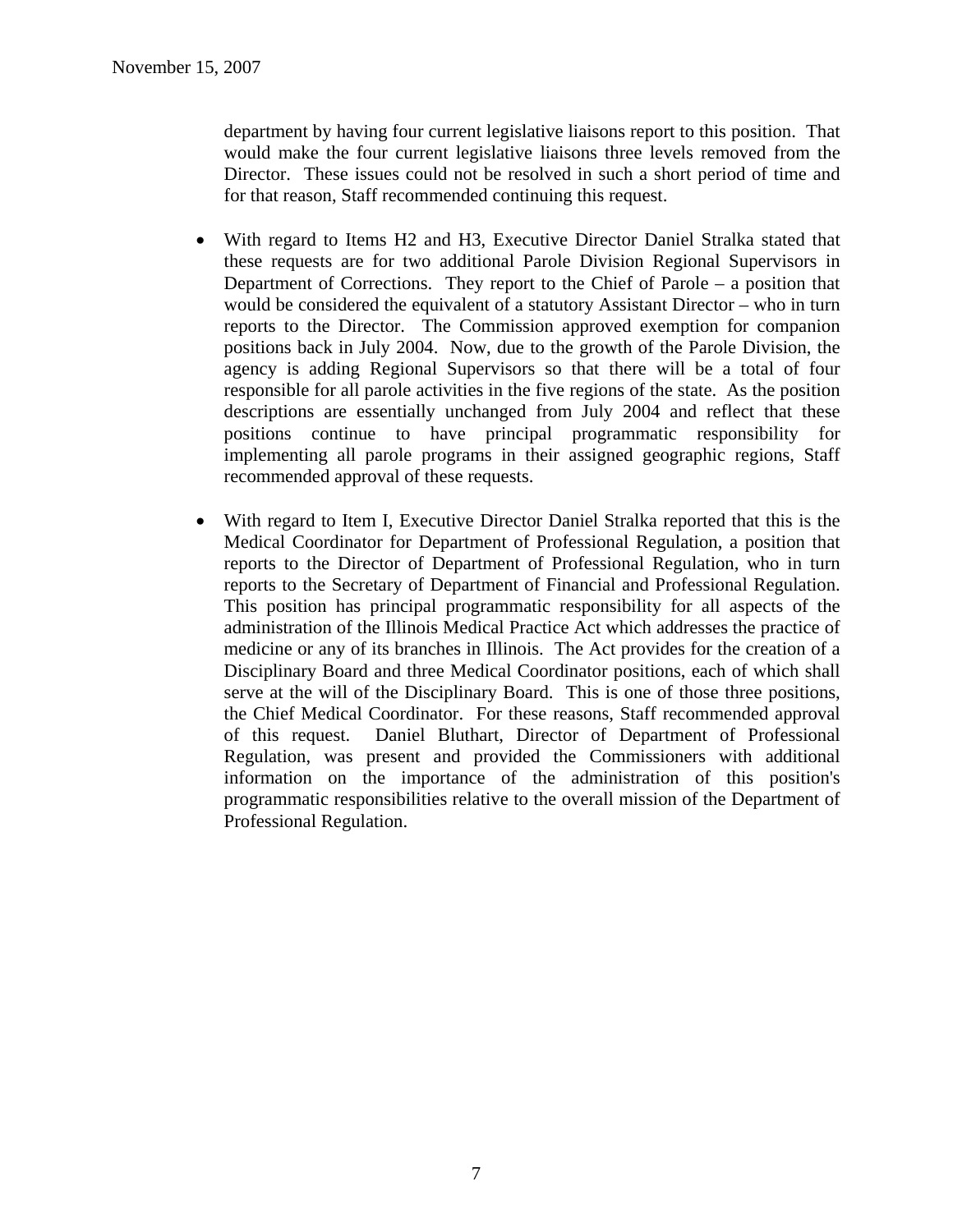# **IT WAS MOVED BY CHAIRMAN KOLKER, SECONDED BY COMMISSIONER PETERSON, AND THE MOTION ADOPTED 4-0 TO GRANT AND CONTINUE THE REQUESTS FOR 4D(3) EXEMPTION FOR THE FOLLOWING POSITIONS:**

# **The following 4d(3) exemption requests were granted on November 15, 2007:**

# **E1. Illinois Department of Revenue**

| <b>Position Number</b>  | 40070-25-12-310-00-01                                |
|-------------------------|------------------------------------------------------|
| <b>Position Title</b>   | Senior Public Service Administrator                  |
| Bureau/Division         | Administrative & Regulatory Shared Services Center   |
| <b>Functional Title</b> | <b>Assistant CFO of Fiscal Strategic Processes</b>   |
| Incumbent               | None                                                 |
| Supervisor              | CFO of Administrative & Regulatory Shared Services   |
|                         | Center, who reports to Administrative & Regulatory   |
|                         | Shared Services Center Director, who in turn reports |
|                         | to the Governor                                      |
| Location                | <b>Sangamon County</b>                               |

#### **E2. Illinois Department of Revenue**

| <b>Position Number</b>  | 40070-25-12-320-00-01                                |
|-------------------------|------------------------------------------------------|
| <b>Position Title</b>   | Senior Public Service Administrator                  |
| Bureau/Division         | Administrative & Regulatory Shared Services Center   |
| <b>Functional Title</b> | <b>Assistant CFO of Fiscal Functional Processes</b>  |
| Incumbent               | None                                                 |
| Supervisor              | CFO of Administrative & Regulatory Shared Services   |
|                         | Center, who reports to Administrative & Regulatory   |
|                         | Shared Services Center Director, who in turn reports |
|                         | to the Governor                                      |
| ocation                 | <b>Sangamon County</b>                               |

#### **F. Illinois Department of Children & Family Services**

| <b>Position Number</b>  | 26404-16-00-900-00-01                       |
|-------------------------|---------------------------------------------|
| <b>Position Title</b>   | <b>Medical Administrator III</b>            |
| Bureau/Division         | Director's Office                           |
| <b>Functional Title</b> | Associate Director for Psychiatric Services |
| Incumbent               | None                                        |
| Supervisor              | Director                                    |
| Location                | <b>Cook County</b>                          |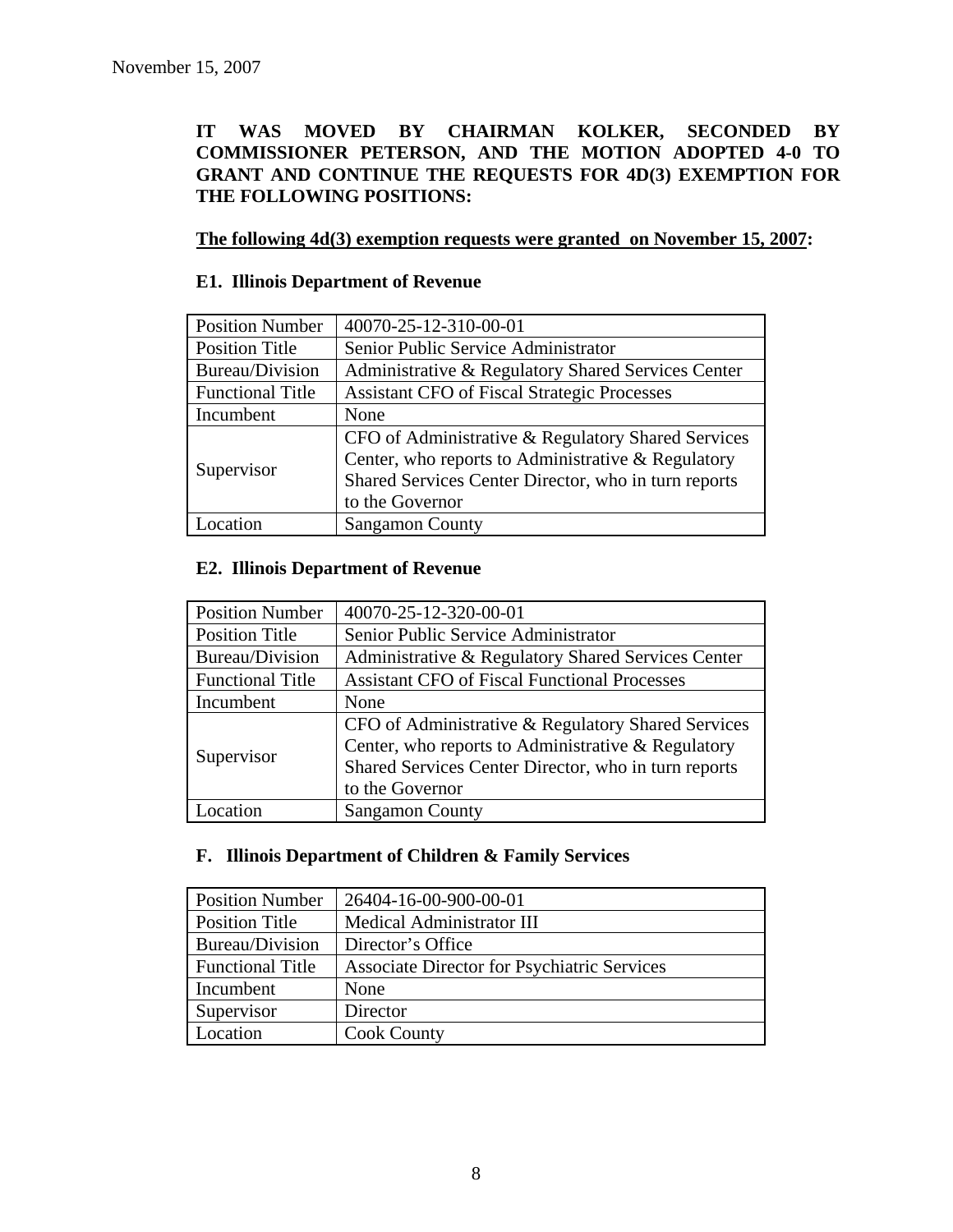| <b>Position Number</b>  | 40070-29-05-150-00-01                                |
|-------------------------|------------------------------------------------------|
| <b>Position Title</b>   | Senior Public Service Administrator                  |
| Bureau/Division         | Parole Division                                      |
| <b>Functional Title</b> | District 1-Area South/Area North Regional Supervisor |
| Incumbent               | None                                                 |
| Supervisor              | Chief of Parole, who reports to the Director         |
| Location                | <b>Cook County</b>                                   |

# **H2. Illinois Department of Corrections**

# **H3. Illinois Department of Corrections**

| <b>Position Number</b>  | 40070-29-05-400-00-01                        |
|-------------------------|----------------------------------------------|
| <b>Position Title</b>   | Senior Public Service Administrator          |
| Bureau/Division         | Parole Division                              |
| <b>Functional Title</b> | Districts $4 \& 5$ Regional Supervisor       |
| Incumbent               | None                                         |
| Supervisor              | Chief of Parole, who reports to the Director |
| Location                | <b>Sangamon County</b>                       |

# **I. Illinois Dept. of Financial and Professional Regulation**

| <b>Position Number</b>  | 26401-13-40-850-00-01                                   |
|-------------------------|---------------------------------------------------------|
| <b>Position Title</b>   | Medical Administrator $I - Option D$                    |
| Bureau/Division         | Professional Regulation                                 |
| <b>Functional Title</b> | <b>Medical Coordinator</b>                              |
| Incumbent               | Dr. Larry McLain                                        |
|                         | Director of Professional Regulation, who reports to the |
| Supervisor              | Secretary                                               |

# **The following 4d(3) exemption requests were continued on November 15, 2007:**

# **C1. Illinois Department of Central Management Services**

| <b>Position Number</b>  | 40070-37-00-010-00-01                            |
|-------------------------|--------------------------------------------------|
| <b>Position Title</b>   | Senior Public Service Administrator              |
| <b>Bureau/Division</b>  | Director's Office                                |
| <b>Functional Title</b> | Associate Director (BOSSAP, Property Mgmt., BEP) |
| Incumbent               | None                                             |
| Supervisor              | Director                                         |
| Location                | <b>Cook County</b>                               |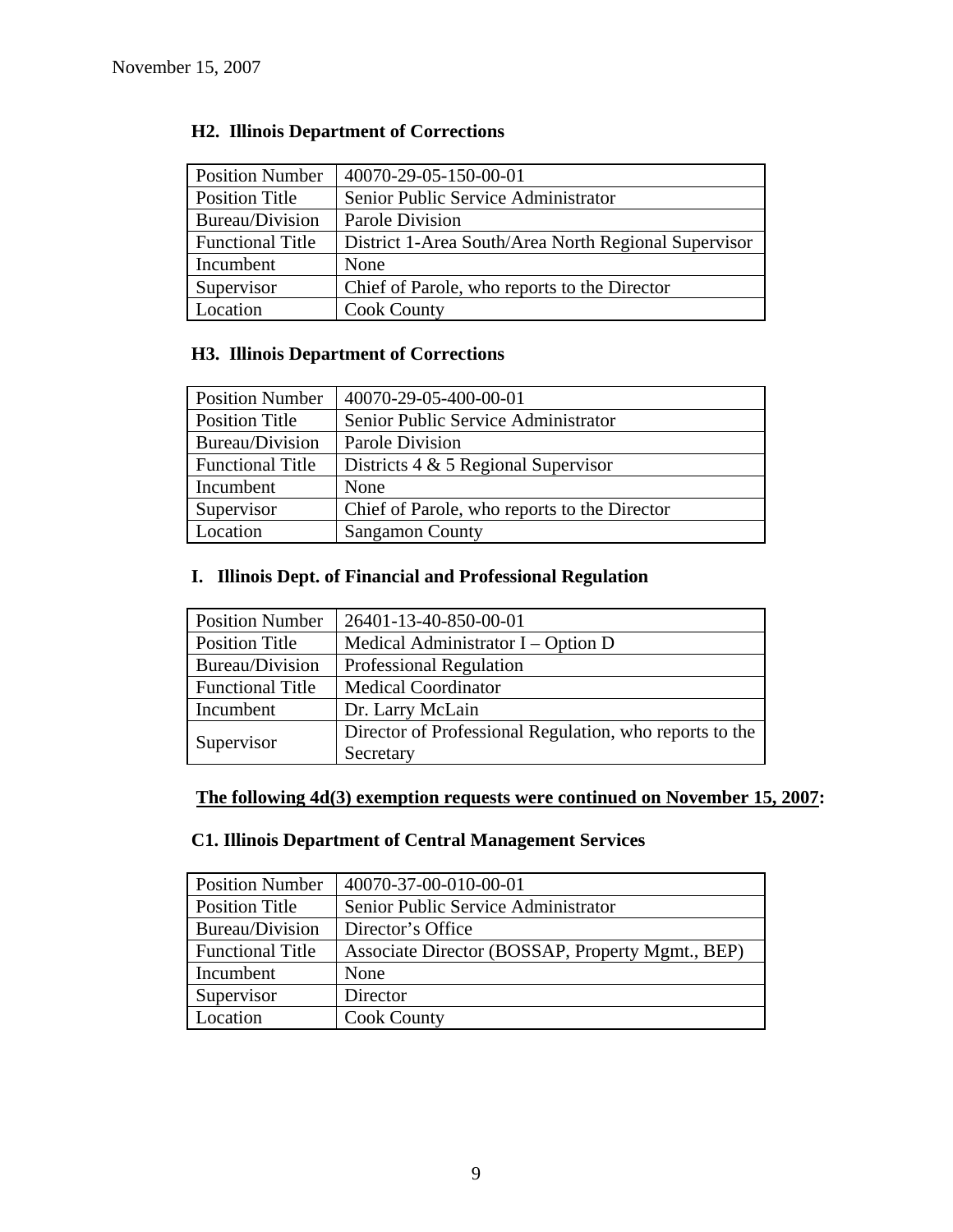| <b>Position Number</b>  | 40070-37-00-200-00-01               |
|-------------------------|-------------------------------------|
| <b>Position Title</b>   | Senior Public Service Administrator |
| Bureau/Division         | Director's Office                   |
| <b>Functional Title</b> | <b>Chief Administrative Officer</b> |
| Incumbent               | None                                |
| Supervisor              | Director                            |
| Location                | <b>Cook County</b>                  |

# **C2. Illinois Department of Central Management Services**

# **D. Illinois Department of Central Management Services**

| <b>Position Number</b>  | 40070-37-60-000-20-01                          |
|-------------------------|------------------------------------------------|
| <b>Position Title</b>   | Senior Public Service Administrator            |
| Bureau/Division         | <b>Bureau of Property Management</b>           |
| <b>Functional Title</b> | <b>Chief Operating Officer</b>                 |
| Incumbent               | None                                           |
| Supervisor              | Deputy Director, Bureau of Property Management |
|                         | who reports to the Director                    |
| Location                | <b>Sangamon County</b>                         |

# **G. Illinois Department of Corrections**

| <b>Position Number</b>  | 00502-29-00-700-01-01                                |
|-------------------------|------------------------------------------------------|
| <b>Position Title</b>   | Administrative Assistant II                          |
| Bureau/Division         | Director's Office                                    |
| <b>Functional Title</b> | Staff Assistant to Chief Legal Counsel and the Chief |
|                         | of Labor Relations                                   |
| Incumbent               | None                                                 |
| Supervisor              | Chief Legal Counsel, who reports to the Director     |
| Location                | <b>Sangamon County</b>                               |

# **H1. Illinois Department of Corrections**

| <b>Position Number</b>  | 37015-29-00-110-05-01                                |
|-------------------------|------------------------------------------------------|
| <b>Position Title</b>   | <b>Public Service Administrator</b>                  |
| Bureau/Division         | Director's Office                                    |
| <b>Functional Title</b> | Executive Staff Assistant to Chief of                |
|                         | <b>Intergovernmental Relations</b>                   |
| Incumbent               | None                                                 |
| Supervisor              | Chief of Intergovernmental Relations, who reports to |
|                         | the Director                                         |
| ocation                 | <b>Sangamon County</b>                               |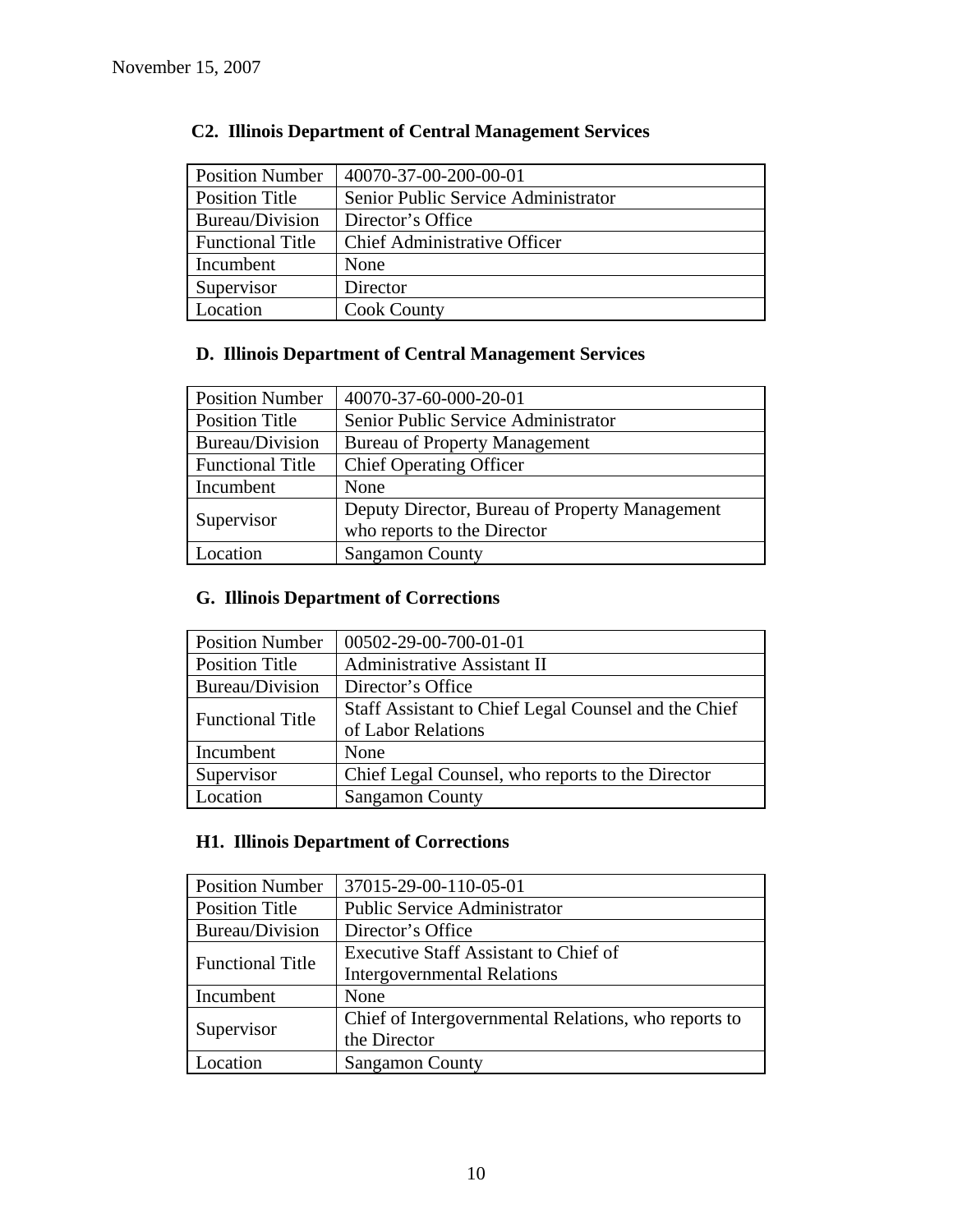Prior to addressing Items J1-J13 on the agenda, Executive Director Daniel Stralka reiterated for the Commissioners that the original list of Commission initiated rescissions for this month's meeting contained 35 positions, most of which had been vacant in excess of six months. Notice went out to both the Director of Central Management Services and each affected Agency Director of the proposed rescissions. After discussions with many of the affected agencies over the course of the past 30 days, many of the concerns that led to the proposed rescission notices were resolved and only the following 13 were placed on the agenda. He also noted that out of the 13, all but two had been vacant in excess of six months and most were for longer than that. If the Commission approves the rescission of 4d(3) exempt status for any of these positions, it does not mean that the position is eliminated, only that the position is subject to the merit and fitness provisions of the Personnel Code and Rules. Finally, if a position has its exempt status rescinded and an agency subsequently decides that it believes exemption is warranted, there is nothing that prevents it from making a new request for exemption next month.

- As to Item J1, Executive Director Daniel Stralka reported that this position is a policy advisor to the Secretary of the Illinois Department of Human Services. There were media reports that the position was being utilized in a manner inconsistent with the position description. After notifying the agency of the proposed rescission, the Department of Human Services at first indicated that it would present information against the rescission at this meeting, but subsequently indicated that it has accepted the rescission. For this reason, Staff recommended that the exemption be rescinded.
- As to Items J2 and J3, Executive Director Daniel Stralka indicated that these positions first came to his attention when the Department of Corrections submitted the Statewide Resources and Program Development position for exemption in April of this year. The Department of Corrections was notified at that time that the granting of that exemption request would have a negative impact on the qualification for exemption of these two positions because some of the programmatic responsibilities that justified the exemption of these two positions were being assigned to the Statewide Resources and Program Development position and also because these two positions were being moved one further step down the organizational ladder – they would be three steps removed from the Director and two steps from a Deputy Director who could be classified as the equivalent of a statutory assistant director. The agency responded late yesterday with what appear to be proposed clarifications of the position descriptions, but they have not been submitted to and evaluated by Central Management Services yet. For those reasons, it is the Staff recommendation to continue these proposed rescissions. Executive Director Daniel Stralka noted that both these positions have incumbents, unlike the other positions on today's agenda.
- As to Item J4, Executive Director Daniel Stralka reported that this is the Illinois Department of Agriculture's Project Manager for the Regional Economic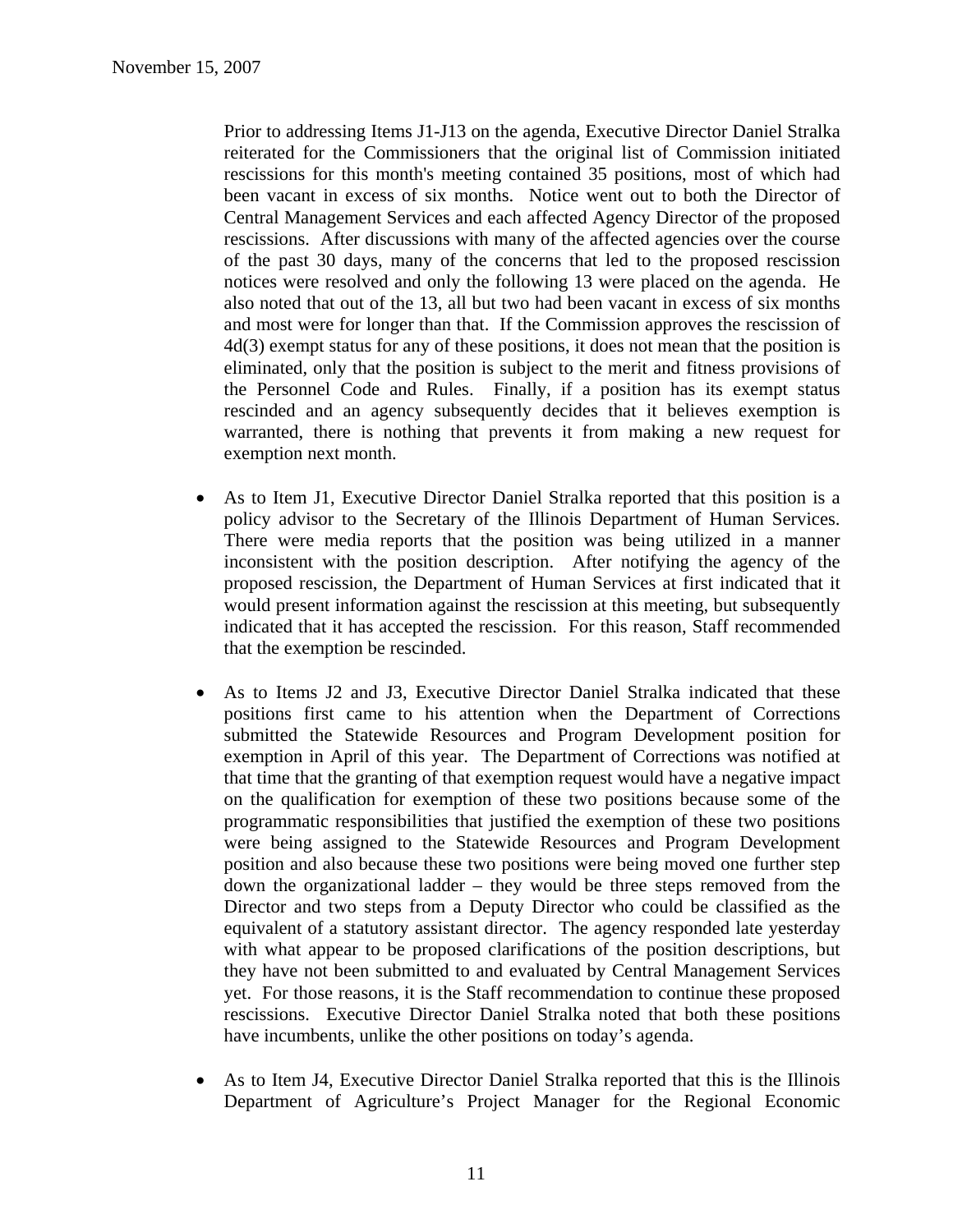Development Plan which was granted exemption in June 2004 and according to Central Management Services' records has never been filled. The Regional Economic Development Plan was a multi-agency initiative focusing on attracting and maintaining export-oriented businesses by developing and offering packages of government incentives. The agency has not responded to the notification, but since there is another Regional Economic Development Plan position on this list it can only be speculated that the program either never got off the ground, the agencies decided they could not afford to fill the positions, or the responsibilities have been assumed by other positions in the agency and/or Department of Commerce and Economic Opportunity. For those reasons, Staff recommended that the exemption be rescinded.

- As to Item J5, Executive Director Daniel Stralka stated that this is the Illinois Department of Public Health Regional Health Officer for the region based in Marion. The agency had not responded to the notification but from past communication, he had been informed that it was having difficulty acquiring funding for all seven Regional Health Officers and was considering consolidating some of them, including this position, with the Edwardsville position. At that point, DiAna McCarter, Deputy Director of Human Resources for the agency came forward to respond to the proposed rescission. She confirmed that the position was not presently filled, but the agency has begun to staff the Regional Health Officers and this is the last one to be filled. There have been delays partly attributable to the introduction of a new Director at the agency. She indicated that the agency has both the need to fill this position and funding to do so though there is no identified candidate**.** Based on the agency's representations, Staff recommended that this proposed rescission be denied, and Staff would follow up with the agency in 90 days.
- As to Item J6, Executive Director Daniel Stralka reported that this is the Illinois Department of Public Health Deputy Director for its Office of Health Protection program which has been vacant for, at a minimum, three years. Department of Public Health had previously indicated that they were having trouble recruiting for this position which requires a medical license. This position was first granted exemption in 1999. Up to this time, the agency had not responded to the proposed rescission. DiAna McCarter, Deputy Director of Human Resources for the agency, then responded by stating that the Department of Public Health has a critical need to fill this vacancy, and the previous Director was acting in this capacity while the agency completed the appointment process. The agency has an identified candidate, adequate funding and commenced the appointment process. Chairman Kolker noted that three years is a long time to leave such a position vacant, and Commissioner Ewell observed that the agency can always come back to the Commission to make its case for exemption once it was prepared to fill the position. Based on the agency's representations, Staff recommended continuing this proposed rescission.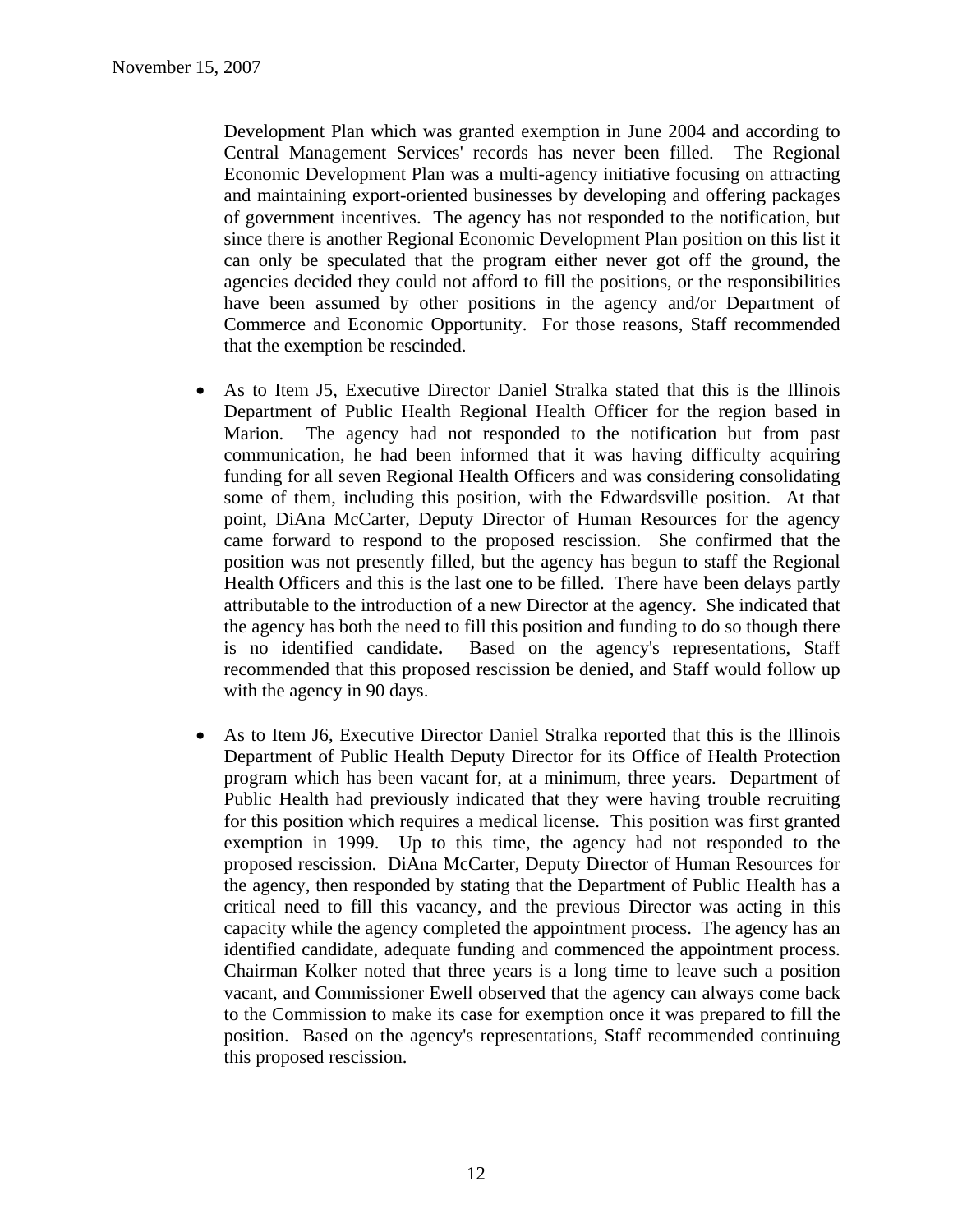- As to Item J7, Executive Director Daniel Stralka stated that this is the Illinois Department of Transportation Human Resources Manager for which exemption was granted in July 2003 but has never been filled. The agency has not responded to the notification, but he speculated that the functions are being performed by one of its Technical Managers. For those reasons, Staff recommended that the exemption be rescinded.
- As to Item J8, Executive Director Daniel Stralka indicated that this is the Fiscal Manager for the Liquor Control Commission, first granted exemption in January 2007. Central Management Services' records indicate it has never been filled, and upon notification, the Department of Revenue indicated that it had no objection to the rescission. For this reason, Staff recommended that the exemption be rescinded.
- As to Item J9, Executive Director Daniel Stralka reported that this is the Lottery Deputy Director for the Hispanic Market Office, first granted exemption in July 2004. This position had been filled at one time, but has been vacant at least two years. Upon notification, the Illinois Department of Revenue indicated that it had a person acting in this position for over a year pending appointment approval. They have requested such approval and it is their intention to fill this position permanently. Commission staff responded to the Department of Revenue on November 7, 2007 seeking the appointment history of the position and an explanation as to who was performing the responsibilities of the position while it was vacant. The agency failed to reply until this day when it asked that this be continued so it may further respond. For these reasons, Staff recommended to continue this proposed rescission.
- As to Item J10, Executive Director Daniel Stralka stated that this is the Information Services Manager for the Illinois Department of Corrections which he had recently been advised is finally, after several years being vacant, being filled next month. Based on the agency's representation, Staff recommended that this proposed rescission be denied.
- As to Item J11, Executive Director Daniel Stralka indicated that this is the Illinois Environmental Protection Agency's Project Manager for the Regional Economic Development Plan which was granted exemption in June 2004 and according to Central Management Services' records has never been filled. This program was described earlier in Item J4 and, like the Department of Agriculture position, this position has never been filled and the agency never responded to the notice of proposed rescission. For those reasons, Staff recommended that the exemption be rescinded.
- As to Item J12, Executive Director Daniel Stralka reported that this is the Illinois Department of Aging Division Manager for the Community Care Program which he had recently been advised was filled earlier this month. Based on the agency's representation, Staff recommended that this proposed rescission be denied.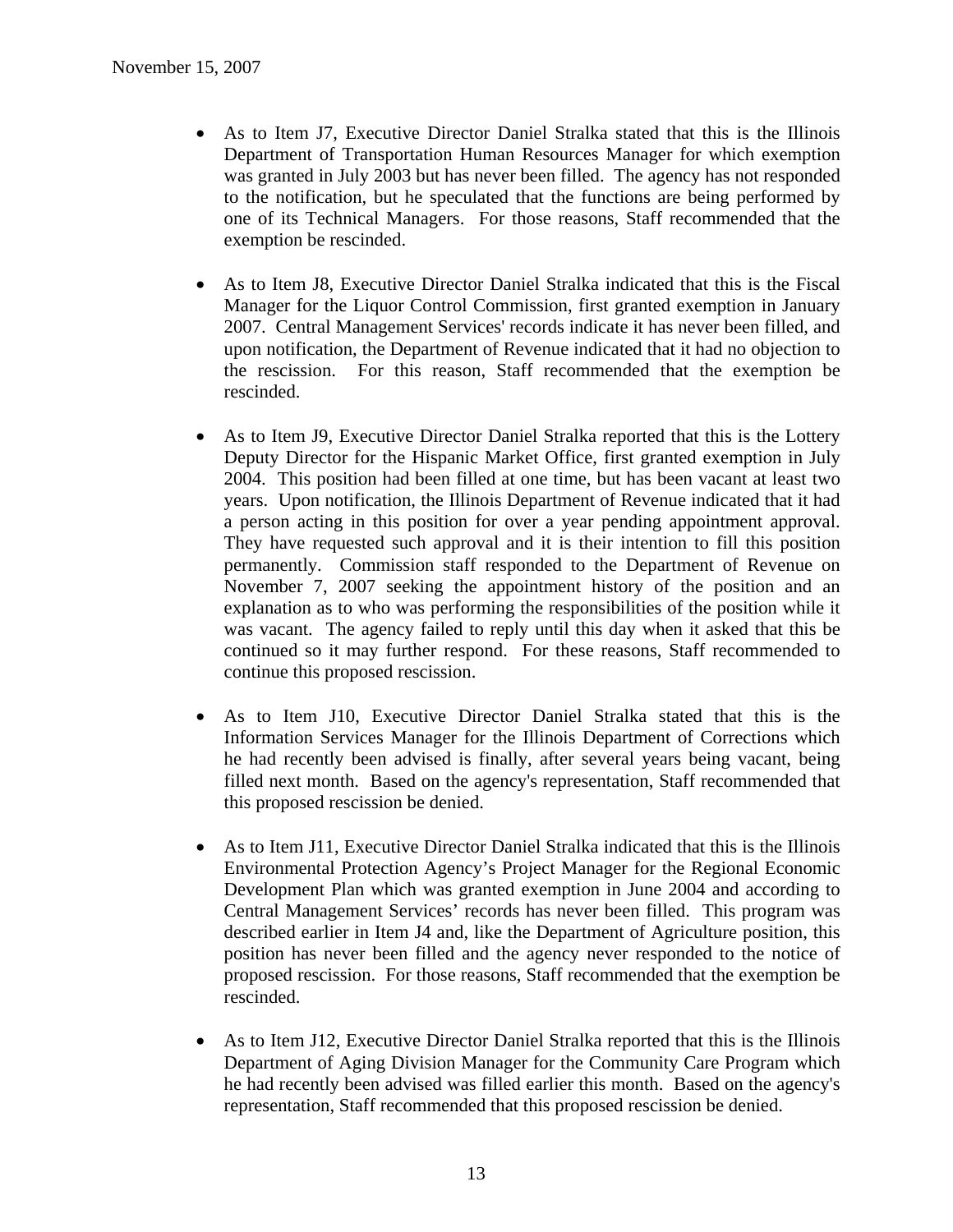• As to Item J13, Executive Director Daniel Stralka stated that this is the Illinois Guardianship and Advocacy Commission's Chief Spokesperson/Legislative Liaison, first granted exemption in 1995. It has been vacant for over two years and the agency never responded to the notice of proposed rescission. For those reasons, Staff recommended that the exemption be rescinded.

### **IT WAS MOVED BY COMMISSIONER BUKRABA, SECONDED BY COMMISSIONER EWELL, AND THE MOTION ADOPTED 4-0 TO APPROVE, CONTINUE AND DENY THE PROPOSED RESCISSIONS FROM 4D(3) EXEMPTION FOR THE FOLLOWING POSITIONS:**

#### **The following 4d(3) exemption rescissions were approved on November 15, 2007:**

| <b>Agenda</b><br><b>Item</b> | Agency      | <b>Position Number</b> | <b>Functional Title</b>                      |
|------------------------------|-------------|------------------------|----------------------------------------------|
| J1                           | <b>DHS</b>  | 40070-10-00-300-00-01  | Policy                                       |
| J4                           | Agriculture | 40070-11-01-000-00-02  | <b>RED Project Manager</b>                   |
| J7                           | <b>DOT</b>  | 40070-23-40-000-00-01  | Human Resources Manager                      |
| J8                           | Revenue     | 40070-25-73-000-00-01  | Fiscal Manager, Liquor Control<br>Commission |
| J11                          | <b>EPA</b>  | 40070-46-00-000-00-07  | <b>RED Project Manager</b>                   |
| J13                          | <b>GAC</b>  | 37015-50-70-021-00-01  | Chief Spokesperson / Legislative<br>Liaison  |

### **The following 4d(3) exemption rescissions were continued on November 15, 2007:**

| Agenda<br><b>Item</b> | Agency     | <b>Position Number</b> | <b>Functional Title</b>                     |
|-----------------------|------------|------------------------|---------------------------------------------|
| J2                    | DOC        | 40070-29-00-000-60-01  | Planning & Research                         |
| J3                    | DOC        | 40070-29-00-500-00-01  | <b>Placement Resource</b>                   |
| J6                    | <b>DPH</b> | 26404-20-50-000-00-02  | <b>Health Protection</b>                    |
| J9                    | Revenue    | 40070-25-90-200-20-01  | Deputy Director, Lottery-Hispanic<br>Market |

#### **The following 4d(3) exemption rescissions were denied on November 15, 2007:**

| <b>Agenda</b><br>Item | Agency     | <b>Position Number</b> | <b>Functional Title</b>                |
|-----------------------|------------|------------------------|----------------------------------------|
| J <sub>5</sub>        | <b>DPH</b> | 40070-20-06-205-00-51  | Regional Health Officer, Marion        |
| J10                   | DOC.       | 40070-29-00-120-00-01  | <b>Information Services Manager</b>    |
| J12                   | Aging      | 40070-47-30-000-00-01  | Div. Manager Community Care<br>Program |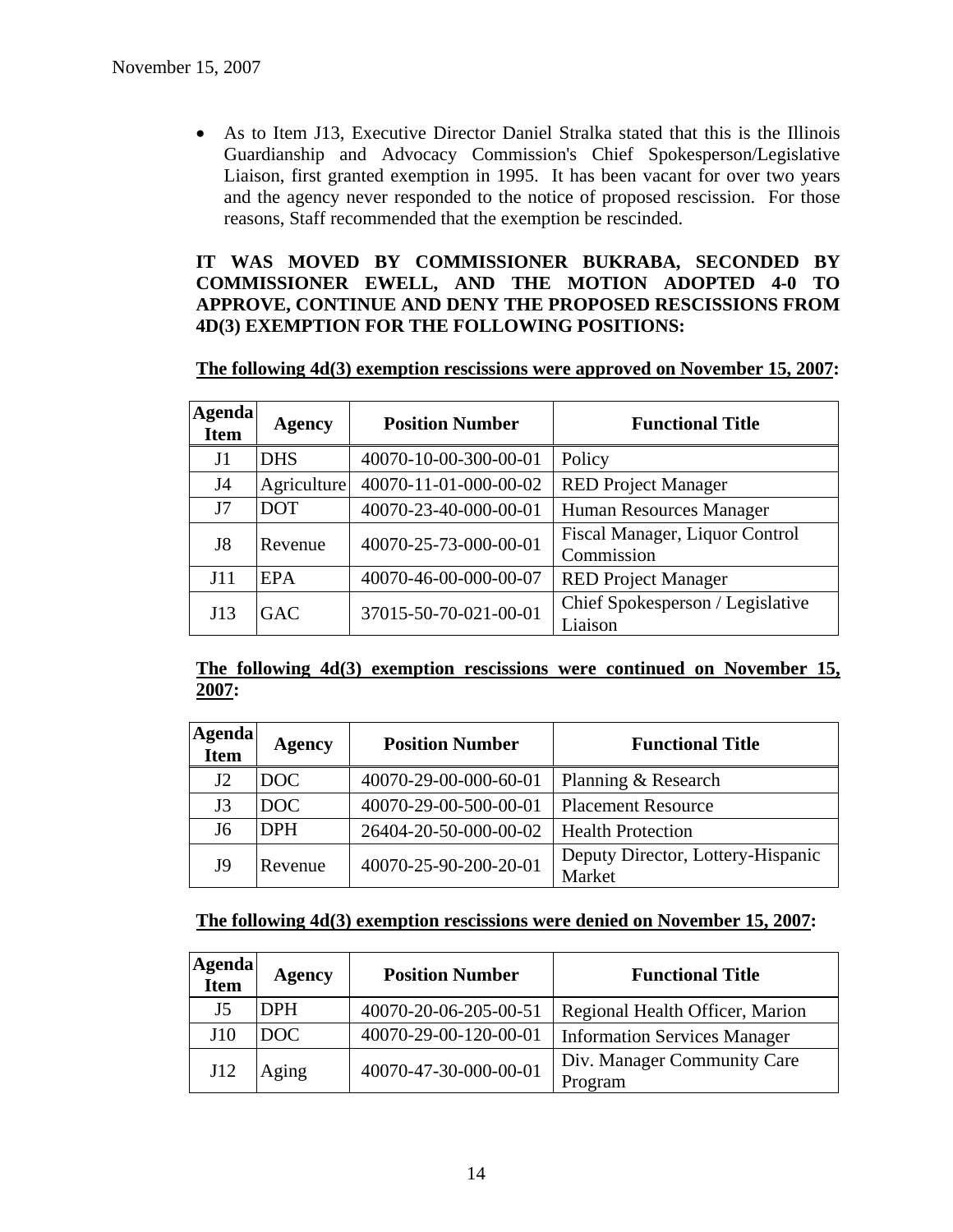# V. CLASS SPECIFICATIONS

### **The Director of Central Management Services submitted the following class title for revision:**

#### A. Position Titles

Children & Family Service Intern Option 1 (revise) Children & Family Service Intern Option 2 (revise)

Staff Analysis: Assistant Executive Director Andrew Barris addressed the Commission about the proposed revisions to Children & Family Service Intern Option 1 and 2. Barris stated that the Department of Children and Family Services, the sole user agency, asked that the training program for the Children & Family Service Intern Option 1 and 2 be extended from 24 months to 36 months. Their primary reason for requesting the change is the difficulty they have experienced in finding qualified candidates for the Child Protection series. The minimum requirements for the Child Protection Associate Specialist - the lowest level in the Child Protection specialist series - are a bachelor's degree in a related human services field and three years of directly related professional experience. If an applicant is appointed to the Children & Family Service Intern Option 1 with a bachelor's degree and no experience and the training program is 24 months, the person cannot qualify for the Child Protection Associate Specialist after the training is completed. Therefore, a revision was requested to extend the training program to 36 months.

The Requirements for the classes have been modified to include the possession of a valid appropriate driver's license or an ability to travel, as travel plays an inherent part in the job duties and responsibilities. Also included are changes in the abilities to reflect the physical requirements to perform the job functions successfully and the possibility of position duties requiring communication with deaf persons.

# **IT WAS MOVED BY CHAIRMAN KOLKER, SECONDED BY COMMISSIONER EWELL AND THE MOTION ADOPTED 4-0 TO APPROVE THE REVISION OF THE FOLLOWING CLASS TITLES TO BE EFFECTIVE DECEMBER 1, 2007:**

**Item A:** Children & Family Service Intern Option 1 (revise) Children & Family Service Intern Option 2 (revise)

**IT WAS MOVED BY COMMISSIONER PETERSON, SECONDED BY COMMISSIONER EWELL AND THE MOTION ADOPTED 4-0 TO DISAPPROVE ANY CLASS SPECIFICATIONS RECEIVED BY THE COMMISSION NOT CONTAINED IN THIS REPORT TO ALLOW ADEQUATE STUDY.**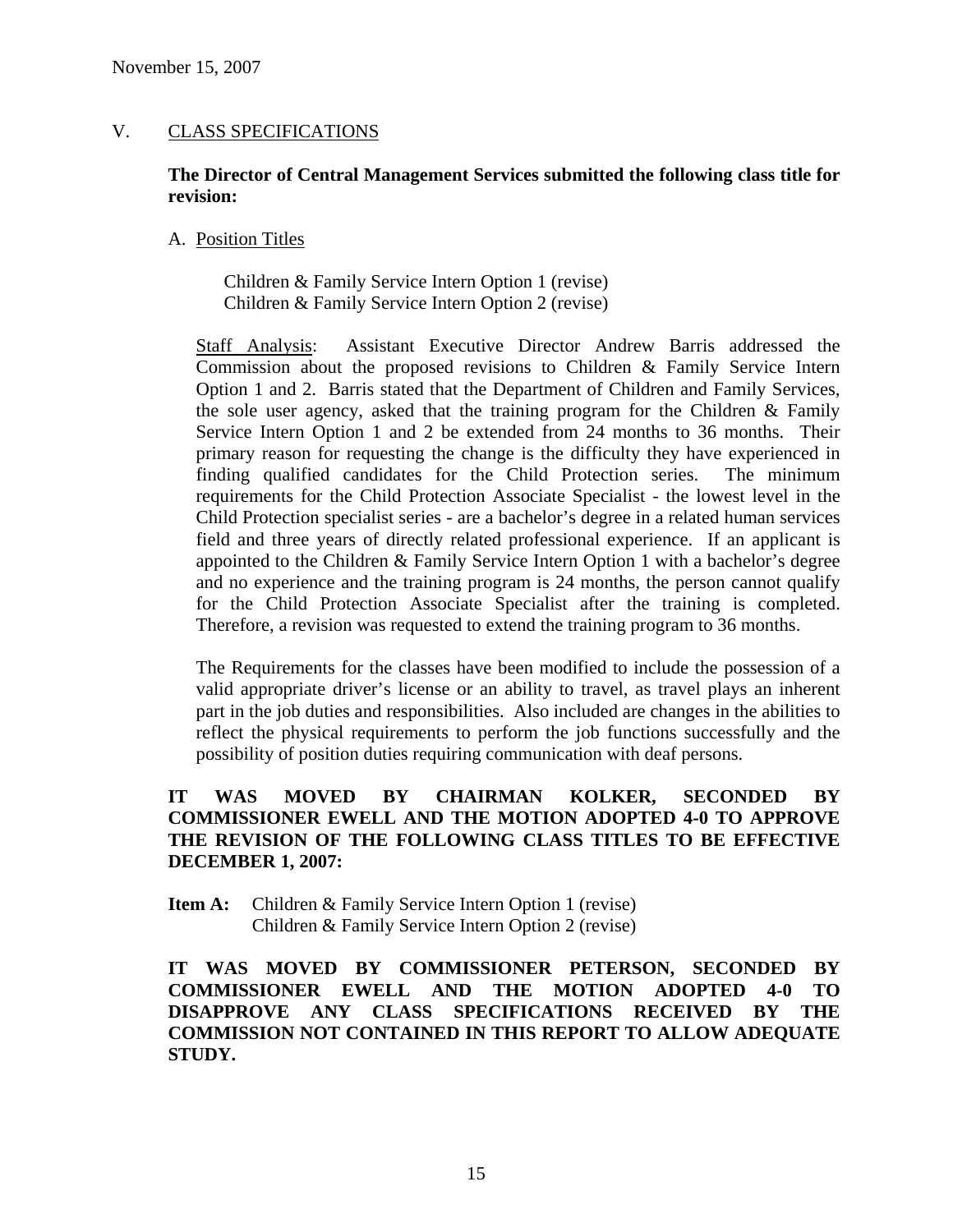### VI. MOTION TO GO INTO EXECUTIVE SESSION

**IT WAS MOVED BY COMMISSIONER PETERSON, SECONDED BY COMMISSIONER EWELL, AND BY ROLL CALL VOTE THE MOTION ADOPTED 4-0 TO HOLD AN EXECUTIVE SESSION PURSUANT TO SUBSECTIONS 2(c)(1), 2(c)(4), AND 2(c)(11) OF THE OPEN MEETINGS ACT.** 

| <b>KOLKER</b>   | YES | <b>EWELL</b>    | YES |
|-----------------|-----|-----------------|-----|
| <b>PETERSON</b> | YES | <b>DALIANIS</b> |     |
| <b>BUKRABA</b>  | YES |                 |     |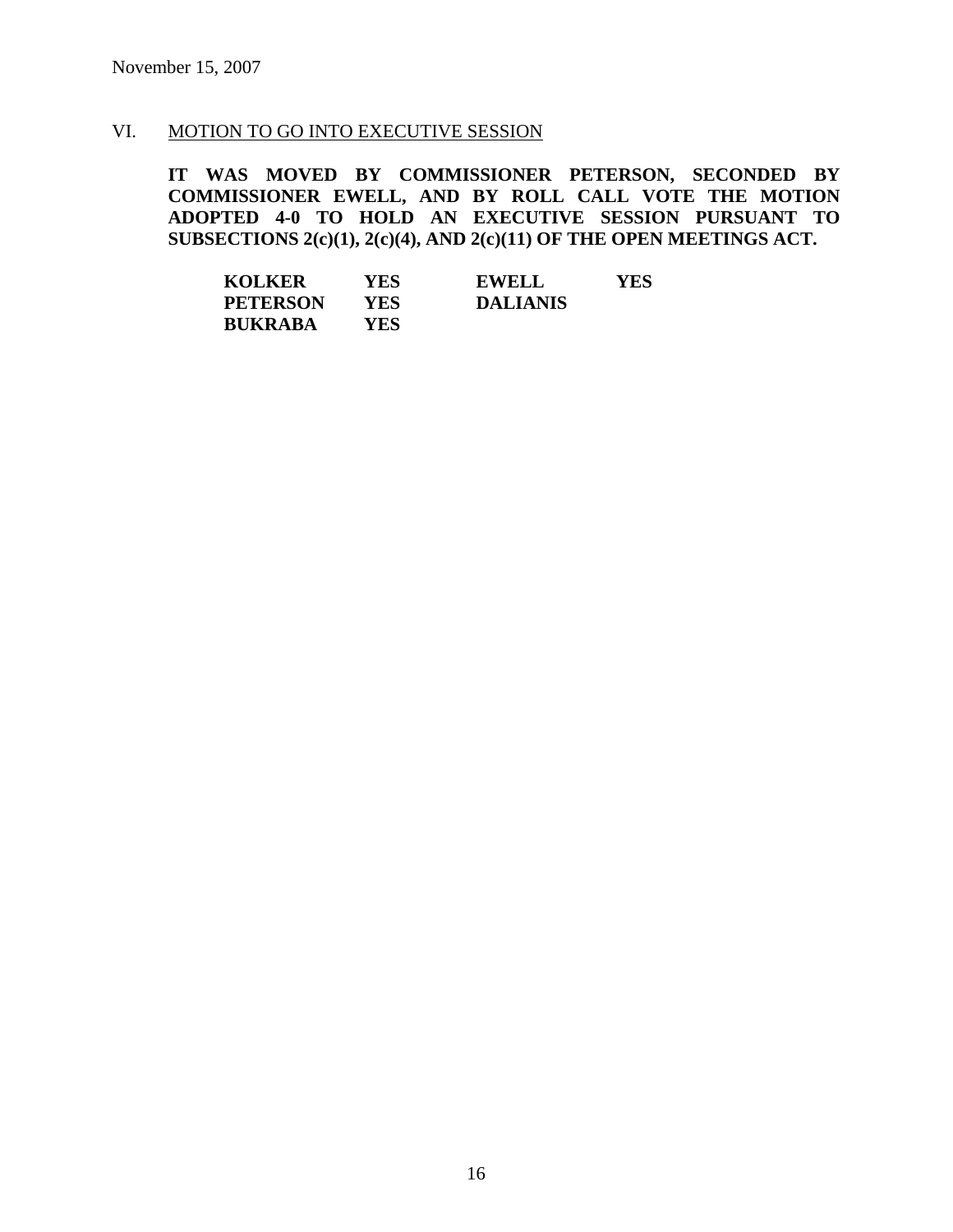#### VII. RECONVENE MEETING

Upon due and proper notice the regular meeting of the Illinois Civil Service Commission was reconvened at 400 West Monroe Street, Suite 360, Springfield, Illinois at 11:55 a.m.

#### PRESENT

Chris Kolker, Chairman; Raymond W. Ewell, Barbara J. Peterson, and Betty A. Bukraba, Commissioners; Daniel Stralka, Executive Director; and Andrew Barris of the Commission staff.

### VIII. NON-MERIT APPOINTMENT REPORT

The Personnel Code permits non-merit appointments for a limited period of time, i.e., emergency appointments shall not exceed 60 days and shall not be renewed, and positions shall not be filled on a temporary or provisional basis for more than six months out of any twelve-month period. Consecutive non-merit appointments are not violative of the Code, however, they do present a possible evasion of merit principles and should be monitored. Set forth below is the number of consecutive non-merit appointments made by each department. These statistics are from the Department of Central Management Services' Consecutive Non-Merit Report.

| Agency                                  | 9/30/07 | 10/31/07       | 10/31/06 |
|-----------------------------------------|---------|----------------|----------|
| Agriculture                             | 6       | 0              |          |
| Arts Council                            |         | 0              |          |
| <b>Central Management Services</b>      | 8       | 5              |          |
| <b>Children and Family Services</b>     |         | 6              |          |
| <b>Healthcare and Family Services</b>   | 14      | 5              | 8        |
| <b>Historic Preservation</b>            | 18      | 7              |          |
| <b>Human Services</b>                   |         | 2              |          |
| <b>Natural Resources</b>                | 20      | 9              |          |
| <b>State Retirement System</b>          |         | 0              |          |
| Transportation                          | 41      | 10             |          |
| <b>Workers' Compensation Commission</b> |         | $\overline{2}$ |          |
| Totals                                  |         | 46             |          |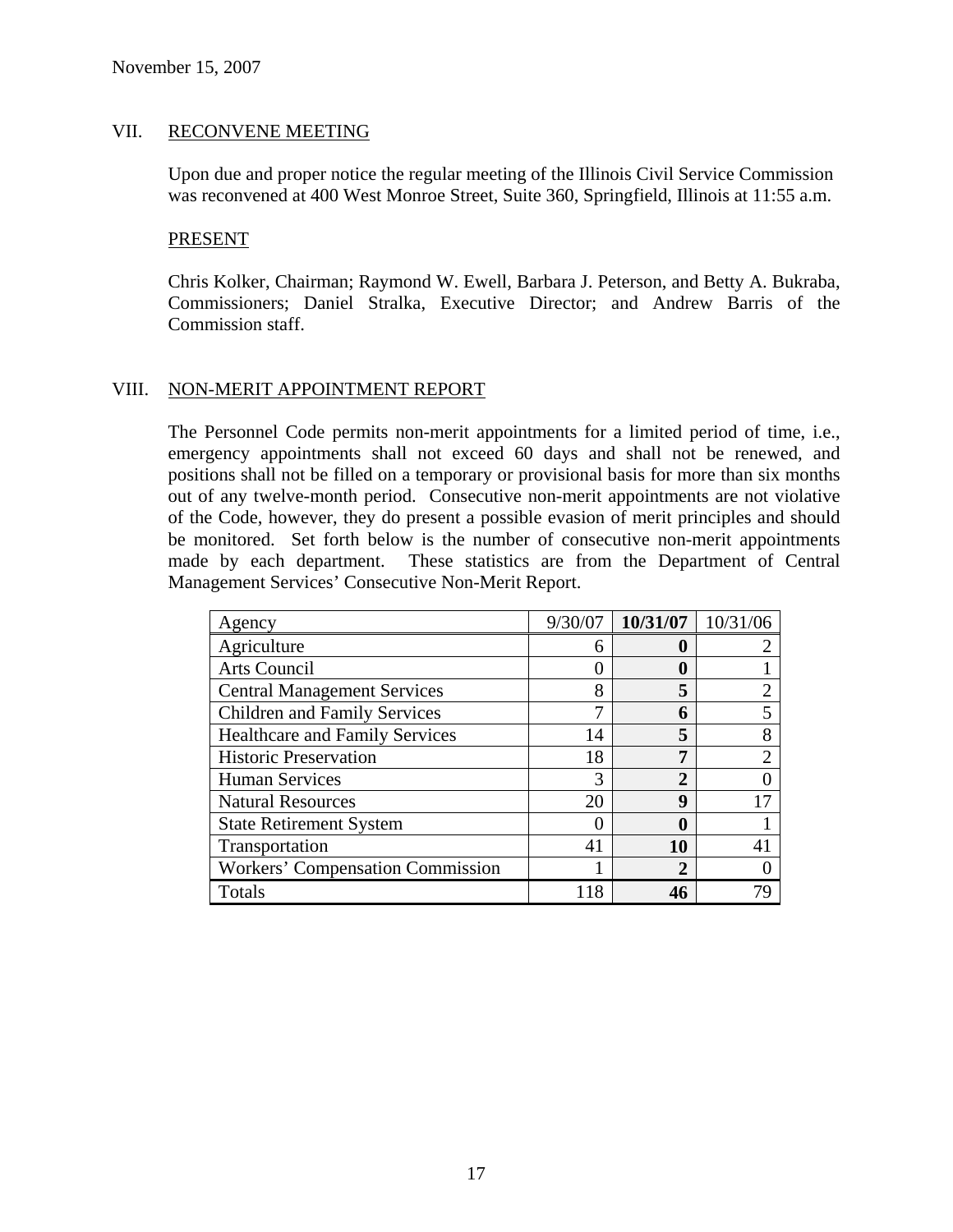# IX. PUBLICLY ANNOUNCED DECISIONS RESULTING FROM APPEAL

# • **DISCHARGE**

#### **DA-8-08**

| Employee  | Karolyn Sheridan                                                                                                                                      | <b>Appeal Date</b>      | 08/20/07          |
|-----------|-------------------------------------------------------------------------------------------------------------------------------------------------------|-------------------------|-------------------|
| Agency    | DOC                                                                                                                                                   | <b>Decision Date</b>    | 11/02/07          |
| Type      | Discharge                                                                                                                                             | <b>ALJ</b>              | Daniel Stralka    |
| Change(s) | Failure to maintain accurate and<br>appropriate records; failure to<br>conduct supervisor checks on<br>morphine; and improper disposal<br>of morphine | Recommended<br>Decision | Discharge upheld. |

**IT WAS MOVED BY COMMISSIONER PETERSON, SECONDED BY COMMISSIONER EWELL AND BY ROLL CALL VOTE OF 3-0 THE MOTION ADOPTED TO AFFIRM AND ADOPT THE ADMINISTRATIVE LAW JUDGE'S RECOMMENDED DECISION THAT THE WRITTEN CHARGES HAVE BEEN PROVEN AND DO WARRANT DISCHARGE BECAUSE OF THE SERIOUSNESS OF THE CHARGES, THE EMPLOYEE'S MINIMAL SENIORITY, PAST DISCIPLINE OF AN ORAL REPRIMAND, AND CONSISTENTLY UNACCEPTABLE PERFORMANCE EVALUATIONS. CHAIRMAN KOLKER ABSTAINED.** 

| <b>KOLKER</b>   |      | EWELL           | YES |
|-----------------|------|-----------------|-----|
| <b>PETERSON</b> | YES  | <b>DALIANIS</b> |     |
| <b>BUKRABA</b>  | YES. |                 |     |

#### • **RULE VIOLATION APPEAL REMANDED FOR DISMISSAL**

#### **RV-44-06**

| Petitioner | Justin Hale                  | <b>Appeal Date</b>   | 05/09/06                |
|------------|------------------------------|----------------------|-------------------------|
| Agency     | <b>DHS</b>                   | <b>Decision Date</b> | 02/21/07                |
| Type       | <b>Rule Violation</b>        | ALJ                  | <b>Andrew Barris</b>    |
| Change(s)  | Alleged violation of         | Proposed action      | Remanded by the Circuit |
|            | Personnel Rules in selecting |                      | Court to be dismissed   |
|            | interview candidates for     |                      | pursuant to settlement  |
|            | vacant position              |                      | agreement.              |

**IT WAS MOVED BY CHAIRMAN KOLKER, SECONDED BY COMMISSIONER BUKRABA AND BY ROLL CALL VOTE OF 4-0 THE MOTION ADOPTED TO DISMISS THE APPEAL PURSUANT TO THE SETTLEMENT AGREEMENT AND COURT ORDER.**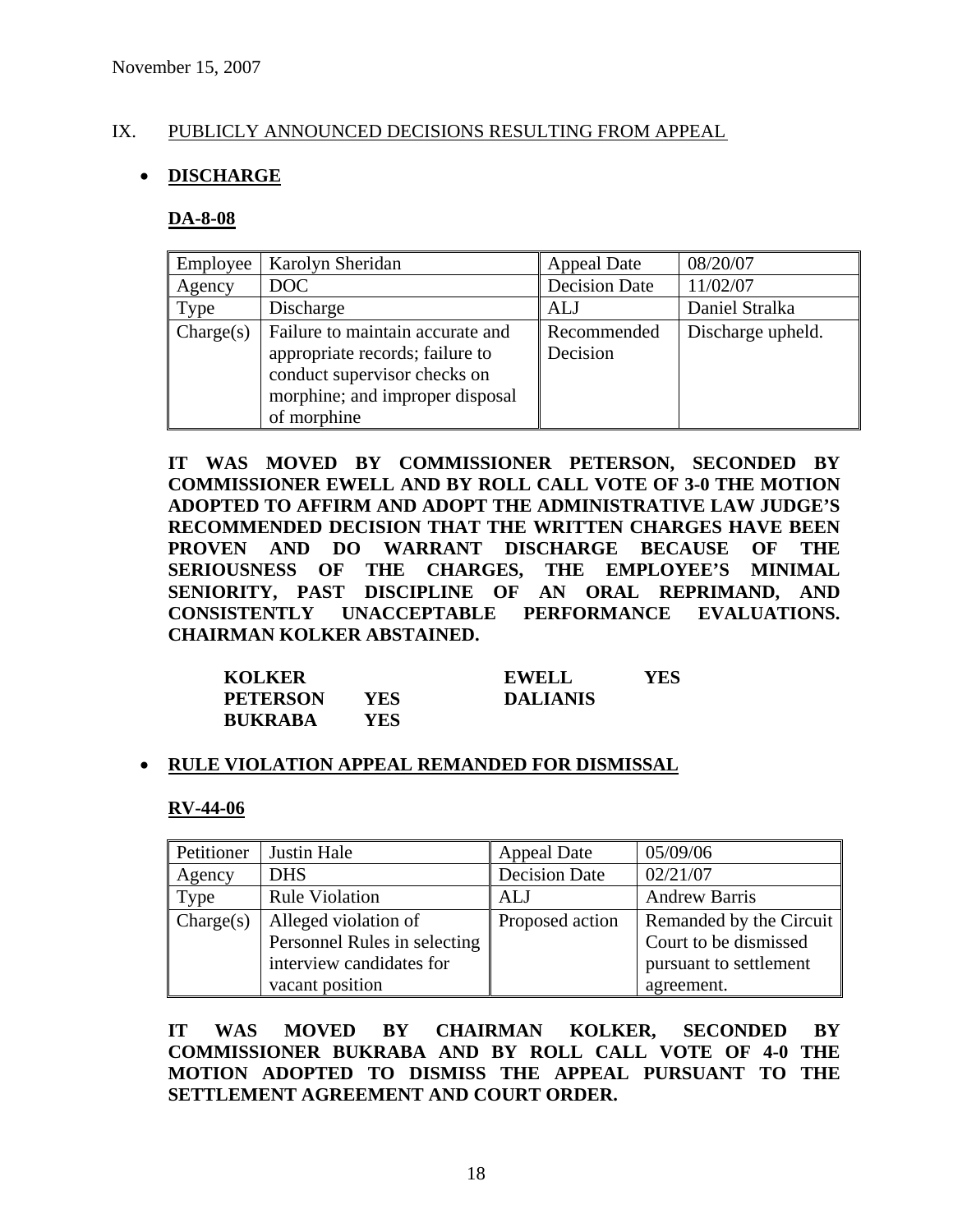| <b>KOLKER</b>   | YES. | EWELL           | YES |
|-----------------|------|-----------------|-----|
| <b>PETERSON</b> | YES  | <b>DALIANIS</b> |     |
| <b>BUKRABA</b>  | YES. |                 |     |

#### X. APPEALS TERMINATED WITHOUT DECISION ON THE MERITS

#### • **DISMISSED**

#### **RV-2-08**

| Petitioner | <b>Teamsters Local 726</b>                                                                                    | <b>Appeal Date</b>   | 07/05/07                                                      |
|------------|---------------------------------------------------------------------------------------------------------------|----------------------|---------------------------------------------------------------|
| Agency     | <b>DOT</b>                                                                                                    | <b>Decision Date</b> | 10/23/07                                                      |
| Type       | <b>Rule Violation</b>                                                                                         | ALJ                  | Daniel Stralka                                                |
| Change(s)  | Temporary employees<br>performing full time work as<br>highway maintainers but are not<br>on full-time status | Proposed<br>Finding  | Dismissed subject to<br>approval of Commission;<br>withdrawn. |

**IT WAS MOVED BY CHAIRMAN KOLKER, SECONDED BY COMMISSIONER BUKRABA AND BY ROLL CALL VOTE OF 4-0, THE MOTION ADOPTED TO AFFIRM AND ADOPT THE ADMINISTRATIVE LAW JUDGE'S PROPOSED FINDING TO DISMISS AS THE PETITIONER FILED A REQUEST TO WITHDRAW THE APPEAL.** 

| <b>KOLKER</b>   | YES  | <b>EWELL</b>    | YES |
|-----------------|------|-----------------|-----|
| <b>PETERSON</b> | YES  | <b>DALIANIS</b> |     |
| <b>BUKRABA</b>  | YES. |                 |     |

#### XI. STAFF REPORT

Assistant Executive Director Andrew Barris reported that:

- Beckie Daniken attended a Central Management Services seminar on listening.
- The State and University Employees Combined Appeal (SECA) campaign ended November 9, 2007. We had 100% participation and raised \$1075.
- Our FY 2009 budget is due November 16. OMB is mandating submissions of 95% and 100% of FY 2008 funding. An alternate submission of 102% may also be submitted.
- Sandra Guppy and Daniel Stralka attended an entry conference with auditor general staff on November 13. Field work began November 14, 2007.